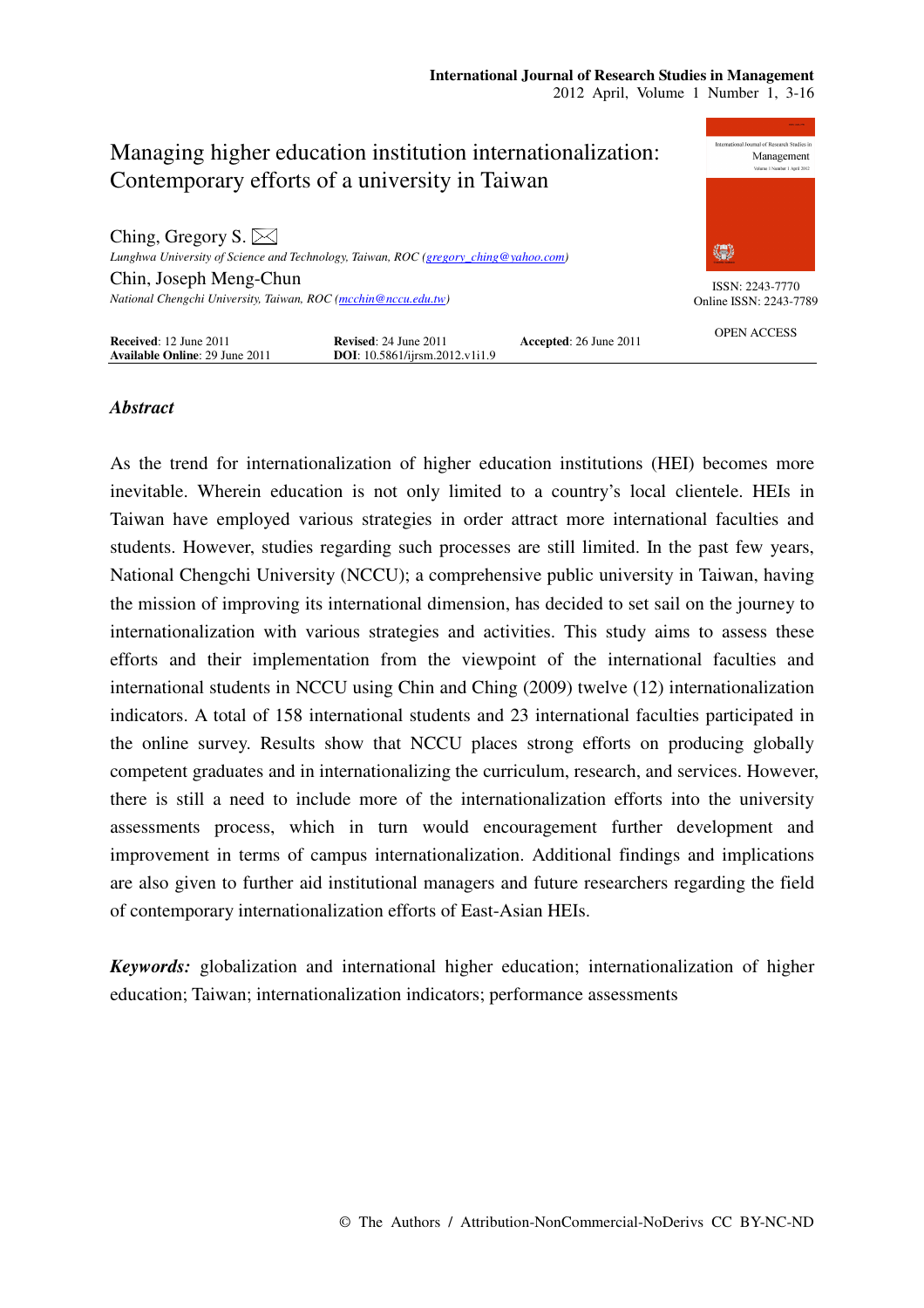# **Managing higher education institution internationalization: Contemporary efforts of a university in Taiwan**

### **1. Introduction**

Within the last decade, Taiwan's higher education system has experienced transformation along the lines of decentralization and marketization (Mok, 2000). With the revision of the *University Act* in 1994, which prompted the restructuring of state owned higher education institutions (HEIs) into independent legal entities (Mok, 2006), thereby reducing the control of the Ministry of Education (MOE) over HEIs and making campus operations more flexible. In the following years, Taiwan's government, acknowledging that the state alone can never satisfy the pressing demand for higher education, decided to revise its education ordinances and create room for the expansion of private higher education (Mok, 2000; Mok & James, 2005). This sparked a growth in the number of HEIs over the decades. Currently, the number of HEIs has increased dramatically from 7 in 1950 to 164 in 2008, among which are 100 universities, 49 colleges, and 15 junior colleges (MOE, 2008). This sudden increased in numbers of HEIs did not only inflame the competition among HEIs, but also hasten the internationalization of Taiwan's HEIs.

National Chengchi University (NCCU); a comprehensive public university in Taiwan, having the mission of improving its international dimension, has decided to set sail on the journey to internationalization in full throttle. Currently, NCCU has close global contact with more than 150 universities and research institutions around the world by means of student and faculty exchange, collaborative research projects, and information sharing. However, studies regarding the effectiveness of such processes are quite limited. In responds this study aims to assess NCCU's internationalization efforts and their implementation, from the viewpoint of the international faculties and international students in NCCU. In addition, this study will utilized the twelve (12) internationalization indicators proposed by Chin and Ching (2009) namely: institutional commitments, strategic planning, funding, institutional policy and guidelines, organizational infrastructure and resources, academic offerings and curriculum, performance evaluation and accountability, internet presence, faculty and faculty development, international students and scholars, study abroad, and campus life, as a mean of evaluating the institutions internationalization efforts.

The following sections shall review the guiding ideas of globalization and internationalization, the twelve internationalization indicators, and previous Taiwanese internationalization related studies. A description of the research process is provided in a subsequent section which leads into an outline of the methodological framework. Next, a summary of the statistical analyses is provided along with a discussion of the results. A concluding discussion offering insights and implications regarding the different internationalization strategies employed shall also be given.

## *1.1 Global push for internationalization of higher education*

The examination of globalization and internationalization as distinct processes is essential for serious scholarship addressing contemporary trends in higher education. Scholars agree that processes of globalization are unalterable while those representing internationalization remain fluid and changeable. Elkin, Devjee and Farnsworth (2008) note that, *internationalization is not something that is either achieved or not achieved; rather it is an engagement with a range of dimensions (indicators)*. Internationalization represents university policy, initiatives, and practices that are adopted in response to the affects of globalization (Scott, 1998).

Internationalization at the national, sector, and institutional levels is defined as the process of integrating an international, intercultural, or global dimension, into the purpose, functions or delivery of higher education (Knight, 2004). Ellingboe (1998) added that internationalization is the ongoing process of integrating an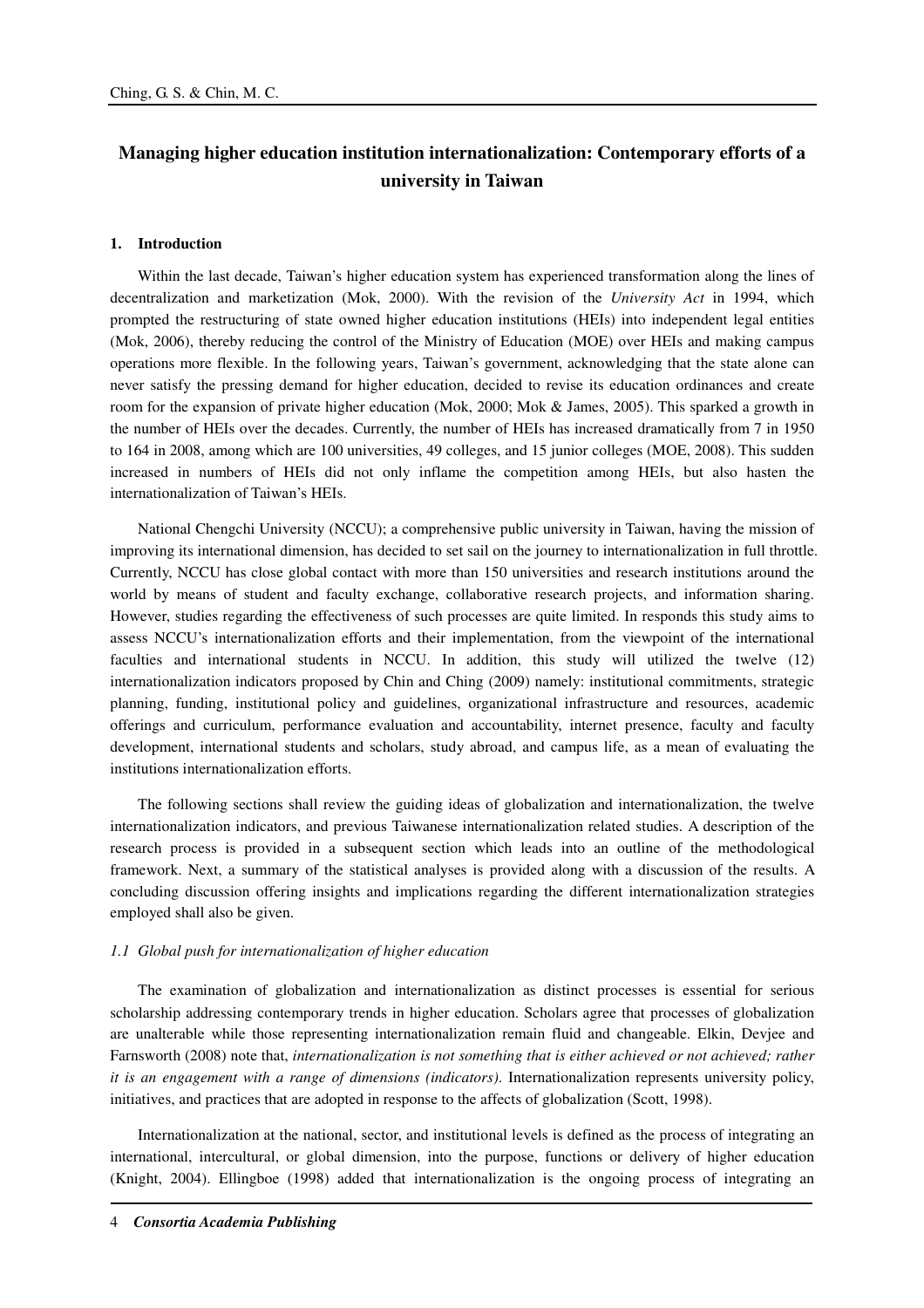international perspective into HEIs. It should encompass a multi-dimensional, inter-disciplinary, and future-oriented leadership vision, which involves the many stakeholders of the institution, in order to respond and adapt appropriately to the ever increasingly diverse and global environment. Hence, the many definitions and dimensions of internationalization have definitely given grounds to its complexity.

On the other hand, globalization is considered a multi-dimensional term (Levin, 1999). Commonly, globalization is defined as the closer integration of the countries and peoples of the world, brought about by the enormous reduction of costs of transportation and communication, and the breaking down of artificial barriers to the flows of goods, services, capital, knowledge, and people across borders (Stiglitz, 2002). It also refers to the process and consequences of instantaneous communication and technological advancement, which brought about the tremendous growth in the quantity of information and integration (Grunzweig & Rinehart, 2002). While academic systems and institutions may make different accommodations to these trends, however neither one can ignore its impetus and implications. Globalization, as it applies to higher education, involves information technology and the use of a common language for scientific communication (Altbach, 2005). In effect, the rapidly changing world thus requires students to possess broad international knowledge and strong intercultural skills, in addition to the more traditional disciplinary knowledge gained from university education (Paige, 2005).

#### *1.2 Internationalization indicators*

Chin and Ching (2009) proposed twelve indicators that could be used to measure Taiwan's HEIs. These indicators are the synthesized findings from the 37 reviewed internationalization related studies, combined with the results from the individual interviews with foreign internationalization experts, local campus internationalization officers, and international students in Taiwan. Table 1 shows a summary of the twelve indicators.

To explain further, figure 1 shows that the indicators *institutional commitments*, *strategic planning*, and *funding* are placed alongside the inner core triangle, indicating their immediate importance in pursuing a campus wide internationalization. This also denotes that the three indicators are deemed as the foremost issues (also called as the *initiators* by the authors) to consider before embarking into the internationalization process. These are then followed by the indicators *institutional policy and guidelines*, *organizational infrastructure and resources*, *faculty and staff development*, and *performance evaluation and accountability*, which are placed alongside the middle square, indicating the next level of indicators. These indicators actually act as linkages between the core (initiators) and the frontline indicators. In other words, these linkage indicators help facilitate the frontline indicators and at the same time assist in carrying out the missions of the core indicators. Finally, the remaining frontline indicators (*study abroad*, *international students and scholars*, *academic offerings and curriculum*, *internet presence*, and *campus life*), these are placed alongside the outermost pentagon, denoting the most obvious (observable) characteristics of an internationalizing higher education institution. As the figure shows the over lapping three geometric figures (triangle, square, and pentagon) also denotes that the indicators are inter-related. Although many of the related studies mentioned different indicators, however, these are in fact overlapped and quite similar, but were only categorized somewhat differently. It is observed that authors tend to add context to the indicators, while similarities and commonalities across regions and organizations were observed.

Other studies done regarding Taiwan's HEIs internationalization were also noted. Huang and Chang (2004) explored the internationalization indicators of domestic college students extensively, and chose Shu Te University as their case study subject. The authors categorized internationalization into four types, namely: International Organization, International Business, International Experience, and International Media. Results show that students of Shu Te University do indeed recognized the four types of internationalization indicators. In addition, the study also mentioned the importance of internationalized curriculum and foreign language studies. Similarly, Wang (2006) mentioned internationalization in Taiwan is driven by the increased of international trade, the wider availability of capital, improvements in communication, the internationalization of education, and the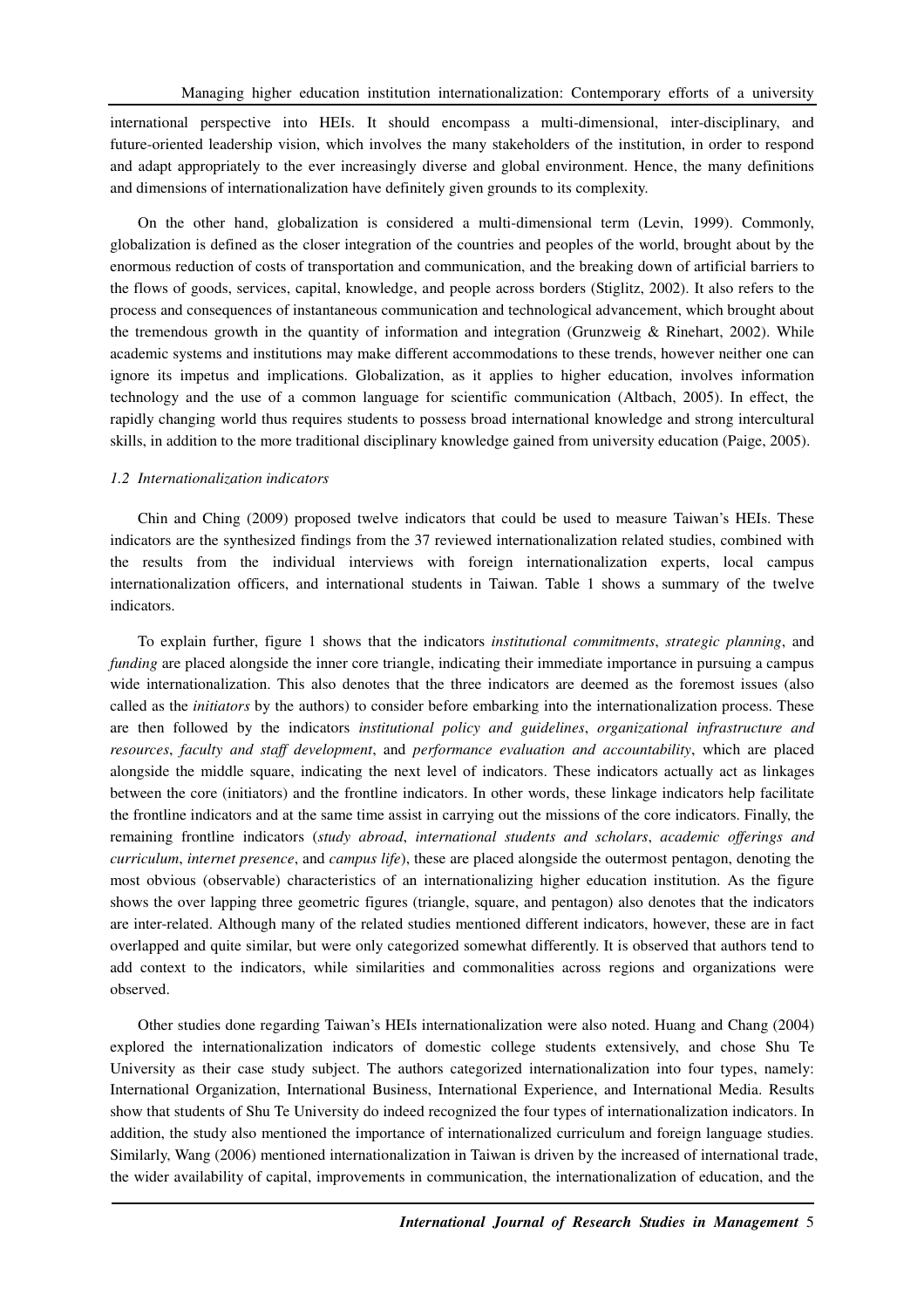transfer of technological and managerial skills. Indicators such as internationalized curriculum and the presence of international students and scholars are internationalization trends which are commonly found in Taiwan's HEIs.

# **Table 1**

| Internationalization indicators                      | Summarized contents                                                                                                                                                                                                                             |  |  |  |  |
|------------------------------------------------------|-------------------------------------------------------------------------------------------------------------------------------------------------------------------------------------------------------------------------------------------------|--|--|--|--|
| <b>Institutional Commitments</b>                     | Articulated commitments on internationalization efforts; inclusion<br>in the mission/vision, goals and objectives; promotion;<br>membership in local/international academic organizations                                                       |  |  |  |  |
| <b>Strategic Planning</b>                            | Long term and short term plans for institution, department,<br>faculty, and student levels; internationalization timeline; plan to<br>establish branches; partners with private, public, local,<br>international, academic, and industry        |  |  |  |  |
| Funding                                              | Seeks funding from various organizations, government, and other<br>private entities                                                                                                                                                             |  |  |  |  |
| <b>Institutional Policy and Guidelines</b>           | Faculty policies and guidelines regarding hiring, rewards,<br>sanctions, code of conducts; student policies and guidelines<br>regarding admission, rewards, sanctions, opportunities                                                            |  |  |  |  |
| Organizational<br>Infrastructure<br>and<br>Resources | Availability of an internationalization supporting<br>system<br>including office, professionals and staff, resources                                                                                                                            |  |  |  |  |
| Academic Offerings and Curriculum                    | Foreign language requirements; availability of professional<br>language courses; internationalized curriculum development                                                                                                                       |  |  |  |  |
| <b>Internet Presence</b>                             | Links to international liaison office or foreign student admission;<br>bilingual information regarding important dates, fees, and news;<br>clear information on requirements together with programs and<br>course offerings; need to know links |  |  |  |  |
| <b>Faculty and Staff Development</b>                 | Provision of support for collaboration, research, conferences, and<br>other internationalization efforts                                                                                                                                        |  |  |  |  |
| <b>International Students and Scholars</b>           | Scholarships, housing, offices, facilities and other support<br>systems; student and language partner/buddy program                                                                                                                             |  |  |  |  |
| <b>Study Abroad</b>                                  | Academic/non-academic travels; travel subsidies; orientation;<br>symposia for incoming and outgoing students                                                                                                                                    |  |  |  |  |
| Campus Life                                          | Presence of campus life office and officer; organizations with<br>internationalized<br>theme:<br>formal/informal<br>academic<br>/extra-curricular international activities                                                                      |  |  |  |  |
| Evaluation<br>Performance<br>and<br>Accountability   | Performance and monitoring system indicators; internal/external<br>reviews; reporting, recommendations, research and studies in<br>internationalization efforts                                                                                 |  |  |  |  |

*Taiwan's HEIs internationalization indicators* 

*Source.* (Chin & Ching, 2009, p. 196 & 198)

L. Y. Chen (2007) used the competing values framework in studying HEIs internationalization in Taiwan. Results show that a quality assurance and accountability measures are needed to ensure a balance between the HEIs in Taiwan. Indicators mentioned in this study are the presence of international students and scholars, institutional policies and guidelines, internationalized curriculum, and performance evaluation and accountability. Hsu (2007) mentioned that HEIs in Taiwan are under the pressure of global competitiveness. In addition,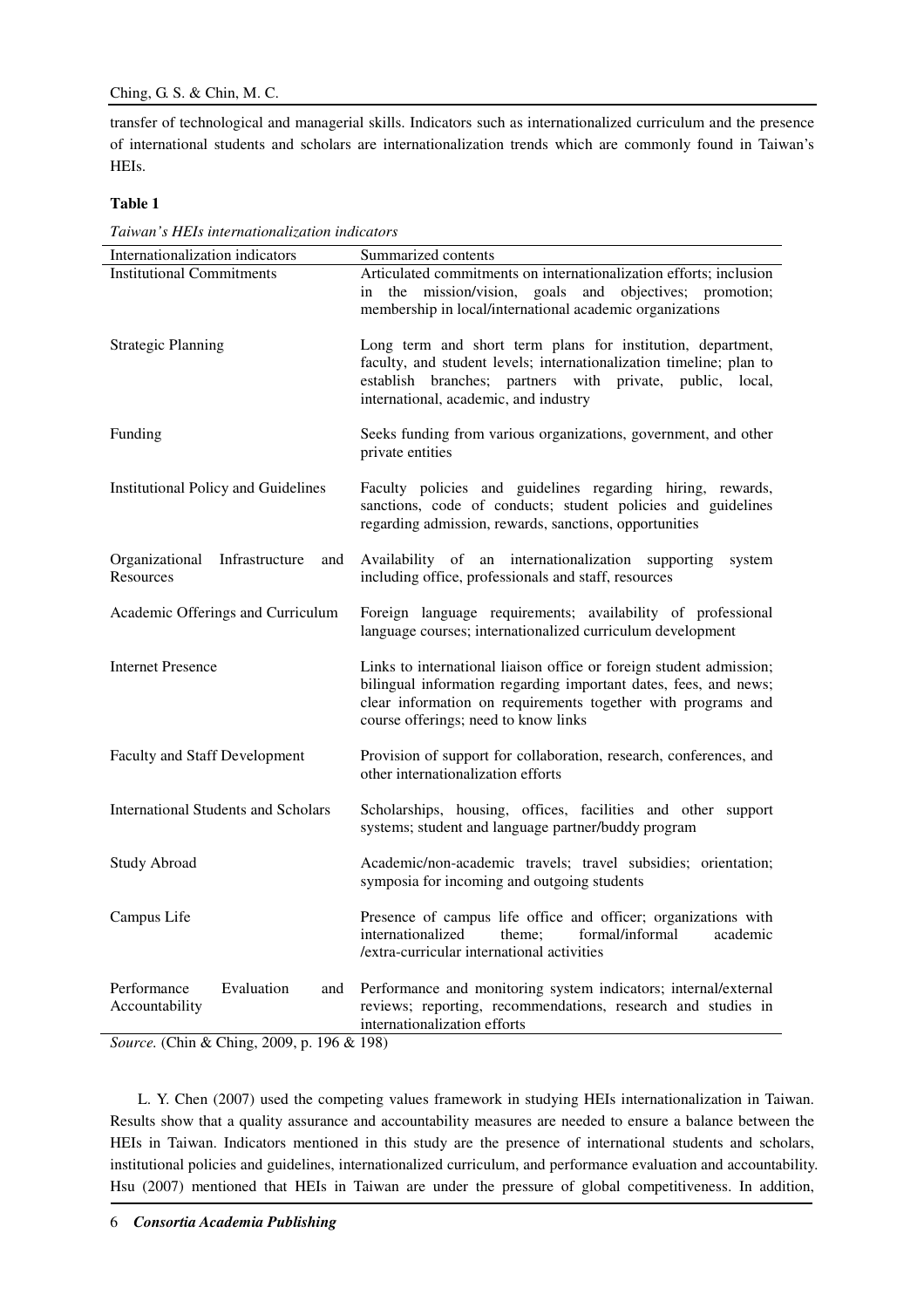internationalization in Taiwan is mostly patterned and modeled with features that have been set according to the advantages of Western developed countries. With English being the predominant language, other indicators such as scientific research output, qualitative and quantitative academic indicators, or even the numbers of Nobel laureates produced, are all favorable to the Western countries.



*Figure 1*. Taiwan higher education internationalization paradigm

Lu (2007) mentioned that the major strengths generated by the internationalization of Taiwan's HEIs depend on the strong support and drive from the related administration. The major weakness of Taiwan's HEIs is in the failure to attract international students, not being able to adapt to global trends, and insufficient faculty incentives. While, Chiang (2008) did a comparative analysis between internationalization strategies and actual implementation of such strategies. Results show that strategic planning is definitely an important indicator of internationalization. However, the current implementation status of such internationalization strategies is still in its early stages. More active promotion and motivation should be implemented to further aid in the internationalization efforts of Taiwan's HEIs.

Lastly, C. L. Chen (2009) did a study on 5 public and private universities in Taiwan. The study mentioned six internationalization indicators, namely: teachers, students, research internationalization, course program internationalization, international visibility, and internationalization of administration and campus. Additional results showed that the evaluation mechanism on Taiwan's HEIs internationalization is still not enough. Furthermore, the current existing indicators lack the international vision of students and international courses and therefore their accuracy and appropriateness are quite disputable (C. L. Chen, 2009). For internationalization strategy, the results show that the investment of educational resources by the government is insufficient in comparison with the nearby countries.

In summary, numerous research results have suggested that the Taiwanese government should invest more resources; long term financial assistance, as against to short term support. This would then foster a long term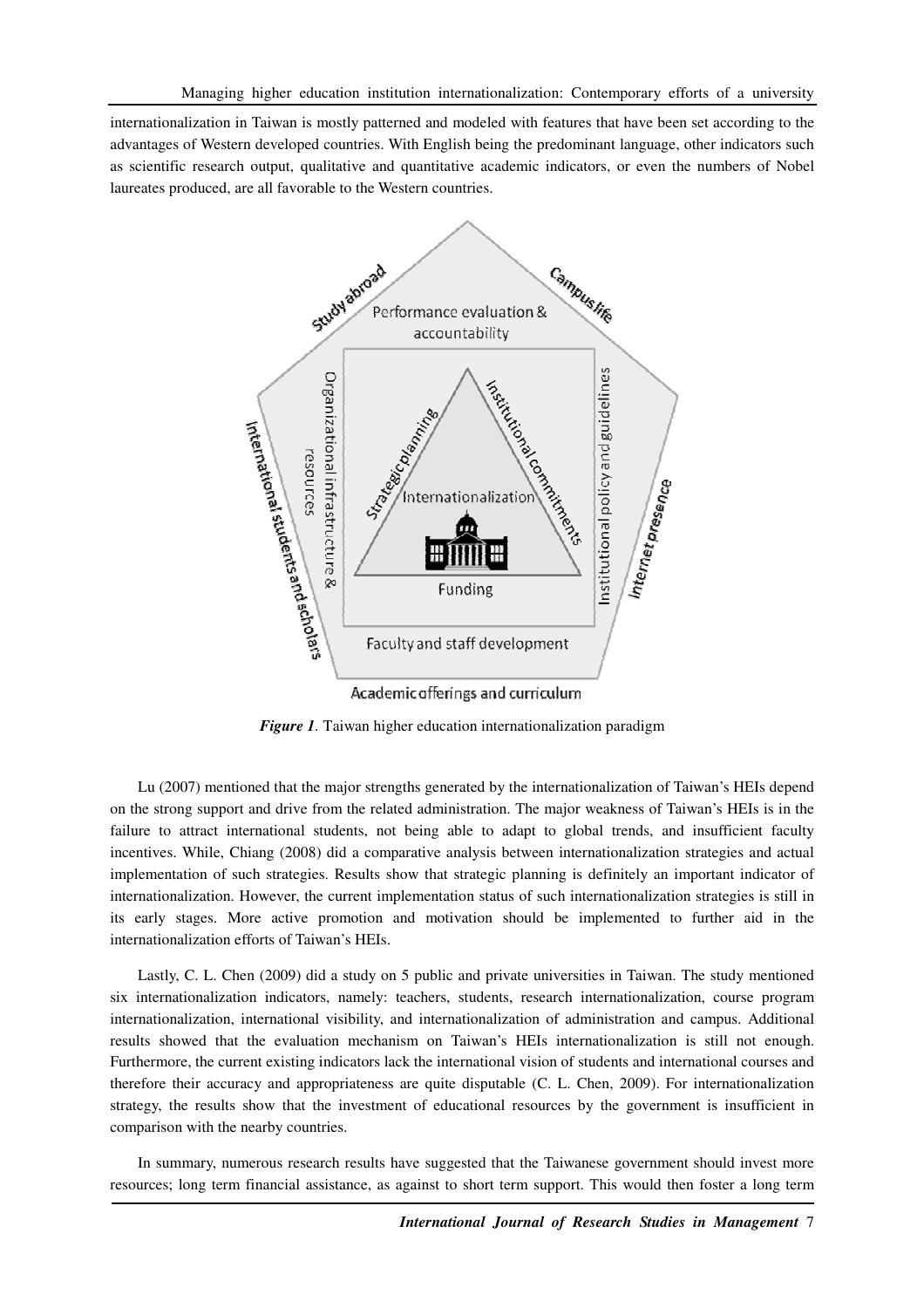academic interactions between teaching and research, while developing a quality education system. However, in order to gain deeper insights into the management of the internationalization efforts of HEIs, this study shall try to answer the following research questions:

- 1. How effective are the internationalization efforts of NCCU as perceived by the international faculties and students?
- 2. Is there a difference between the international faculties and international students' level of perception?
- 3. What are the effective strategies employed by NCCU to further enhanced their campus internationalization?

## **2. Methodology**

Researchers who conduct research involving international dimensions note the importance of primary sources as a viable option for data collection (Pinar, Reynolds, Slattery, & Taubman, 1996). The investigation therefore was initiated with a review of sources to develop a contemporary reference for the issues and trends in the measurement of higher education internationalization around the globe. The inspection of written documents such as books, periodicals, newspapers, and legal documents to gain a foundation for the history, geography, ecological needs, and community efforts at work in Taiwan were ongoing during all stages of investigation.

This study employs the descriptive research paradigm; a research that is concerned with how what is or what exists is related to some preceding event that has influenced or affected a present condition or event. Descriptive research, according to Best (1970) is concerned with conditions or relationships that exists; practices that prevail; beliefs, points of views, or attributes that are held; processes that are going on; effects that are being felt; or trends that developing. For data gathering, a survey questionnaire based on Chin and Ching (2009) twelve internationalization indicators was used. In addition, Green's (2005; 2008; 2003) internationalization index was also considered in formulating the specific surveyed items. Lastly, most survey will combine nominal data on participants' backgrounds and relevant personal details with other scales (Weisberg, Kronsnick, & Bowen, 1996).

The survey questionnaire was administered using the internet as a platform for collecting data. Although internet-based or online surveys have many features in common with paper-based surveys, it also has its own particular features (Cohen, Manion, & Morrison, 2007). Watt (1997) mentioned that some of the advantages of using an online survey are the reduced costs in encoding and processing data. In addition, it also reduces the time needed to distribute, gather, and process data. Online survey enables a wider and much larger population to be accessed, allowing researchers to reach difficult populations under the cover of anonymity and non-traceability (Dillman & Bowker, 2000).

The online survey was separated into two groups: one for the degree seeking and exchange program international students, and one for the international faculties in NCCU. Since the international faculties and international students are exposed to different levels of internationalization, the indicators included for the students survey is limited to only eight (8), as for the complete twelve (12) indicators for the faculties. An email was sent to all international students and faculties, announcing the online survey. As of school year 2008, NCCU has a total of 464 international students including exchange program students and degree seeking students. A total of 158 international students participated in the online survey, which indicates 34% participation. For the international faculty, 23 out of 65 participated in the online survey, which indicates 35% participation.

Results gathered from the survey questionnaire was then encoded and analyzed using the *Statistical Package for the Social Sciences* (SPSS) version 15. Descriptive statistics was accomplished, wherein the mean, standard deviation (SD) and percentage of the respondents' selection are tabulated, analyzed, and conclusion drawn. Correlation comparison among the different items was also included to further give insights in the internationalization efforts of the institution.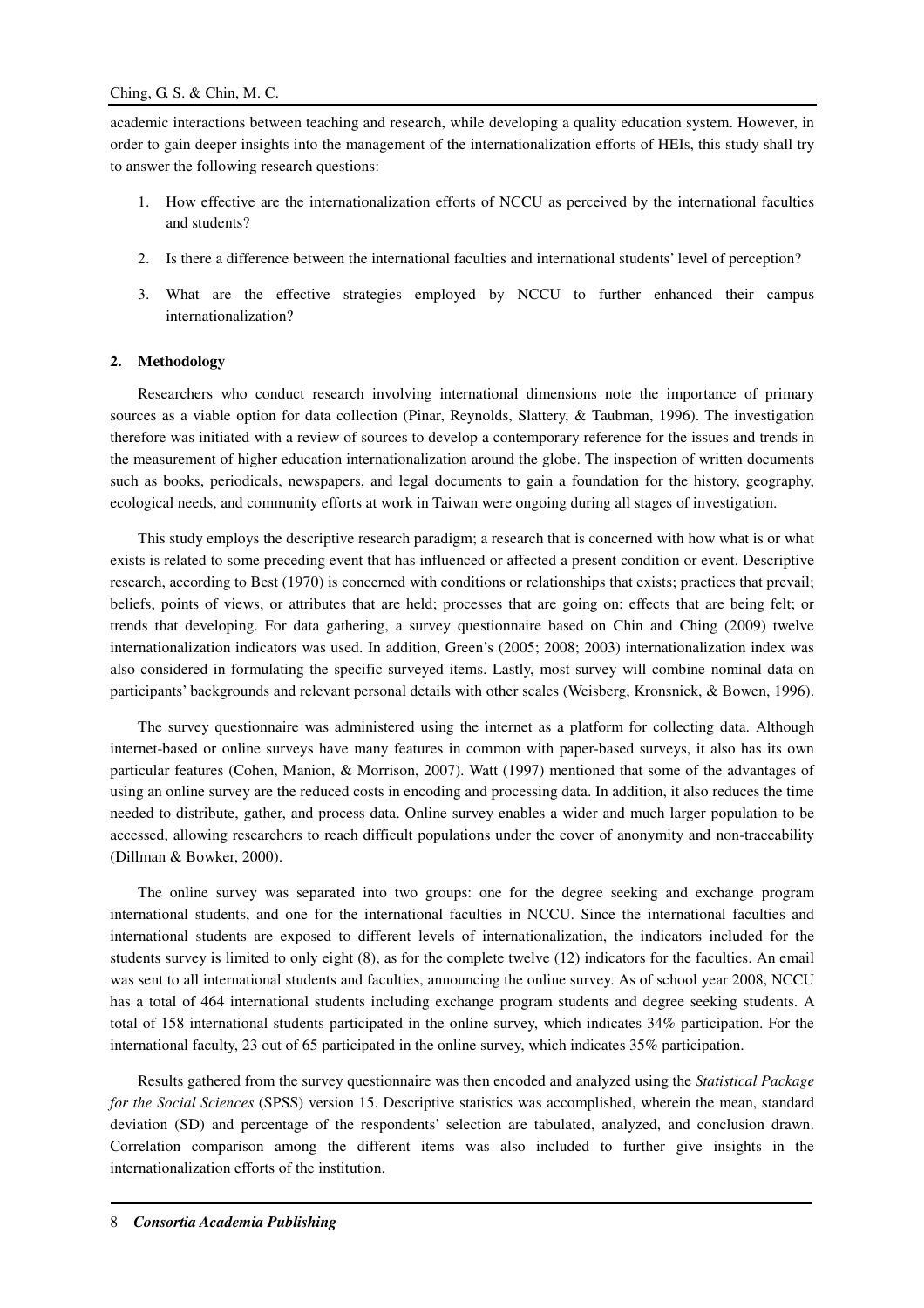#### **3. Results and discussions**

The first part of the survey includes the profile of the participants. Table 2 shows the profile of the international students participants. The student participants have a mean age of 27.65 years old, with the number of male and female participants 82 and 76 respectively. The profile also indicates that 79% (124) of the participants have already stayed at NCCU for more than a year. In addition, the participants used an average of three languages and about 60% (94) are in the *Masters program*. This is quite remarkable, which indicate that besides their first language and Chinese Mandarin language (assuming that they studied Mandarin Chinese in Taiwan), most of the participants are knowledgeable with another language. In addition, most of the participants are graduate students, which would indicate the evidence of NCCU's commitment to internationalization is also apparent in its curriculum of newly established degree programs including: the IMBA (International MBA), IMTS (International Master's Program in Taiwan Studies), IMCS (International Master Program in China Studies), IMICS (The International Master Program in International Communication Studies) and the ETP (English Taught Program).

## **Table 2**

| Items                         | $\boldsymbol{n}$ | $\%$ | $\boldsymbol{M}$ | SD   | Min. | Max. |
|-------------------------------|------------------|------|------------------|------|------|------|
| Age <sup>a</sup>              |                  |      | 27.65            | 5.16 | 19   | 46   |
| Male                          | 82               | 52   | 28.62            | 5.39 | 21   | 46   |
| Female                        | 76               | 48   | 26.61            | 4.71 | 19   | 39   |
| Duration in NCCU <sup>b</sup> |                  |      | 2.34             | 1.03 | 1    | 5    |
| 1 year or less                | 34               | 21   |                  |      |      |      |
| 2 years or less               | 62               | 39   |                  |      |      |      |
| 3 years or less               | 42               | 27   |                  |      |      |      |
| More than 3 years             | 20               | 13   |                  |      |      |      |
| Languages used <sup>c</sup>   |                  |      | 3.20             | 1.03 | 1    | 6    |
| 2 or less                     | 36               | 23   |                  |      |      |      |
| 3                             | 69               | 44   |                  |      |      |      |
| $\overline{4}$                | 37               | 23   |                  |      |      |      |
| 5 or more                     | 16               | 10   |                  |      |      |      |
| Program level                 |                  |      |                  |      |      |      |
| Undergraduate / College       | 56               | 35   |                  |      |      |      |
| <b>Masters</b>                | 94               | 60   |                  |      |      |      |
| Ph. D.                        | $\,8\,$          | 5    |                  |      |      |      |

*International student online survey participants' profile (N = 158)* 

Note. <sup>a</sup>Age is in years, <sup>b</sup>Duration is in years, <sup>c</sup>Includes spoken and written language

Table 3 shows the breakdown of student participants with respect to their country of origin, together with the actual number of student coming from the respective countries. About 16% (25) of the student participants came from the United States, while around 12% (19) comes from Malaysia. Majority of NCCU international student population comes from countries such as *Korea*, *Japan*, and the *United States*. Since the survey is done in English, Korean and Japanese students tends to shy away from it. However, the survey still attracted 15 out of 69 Koreans students, and 14 out of 54 Japanese students in NCCU, which is about 22% and 26% respectively of their total population.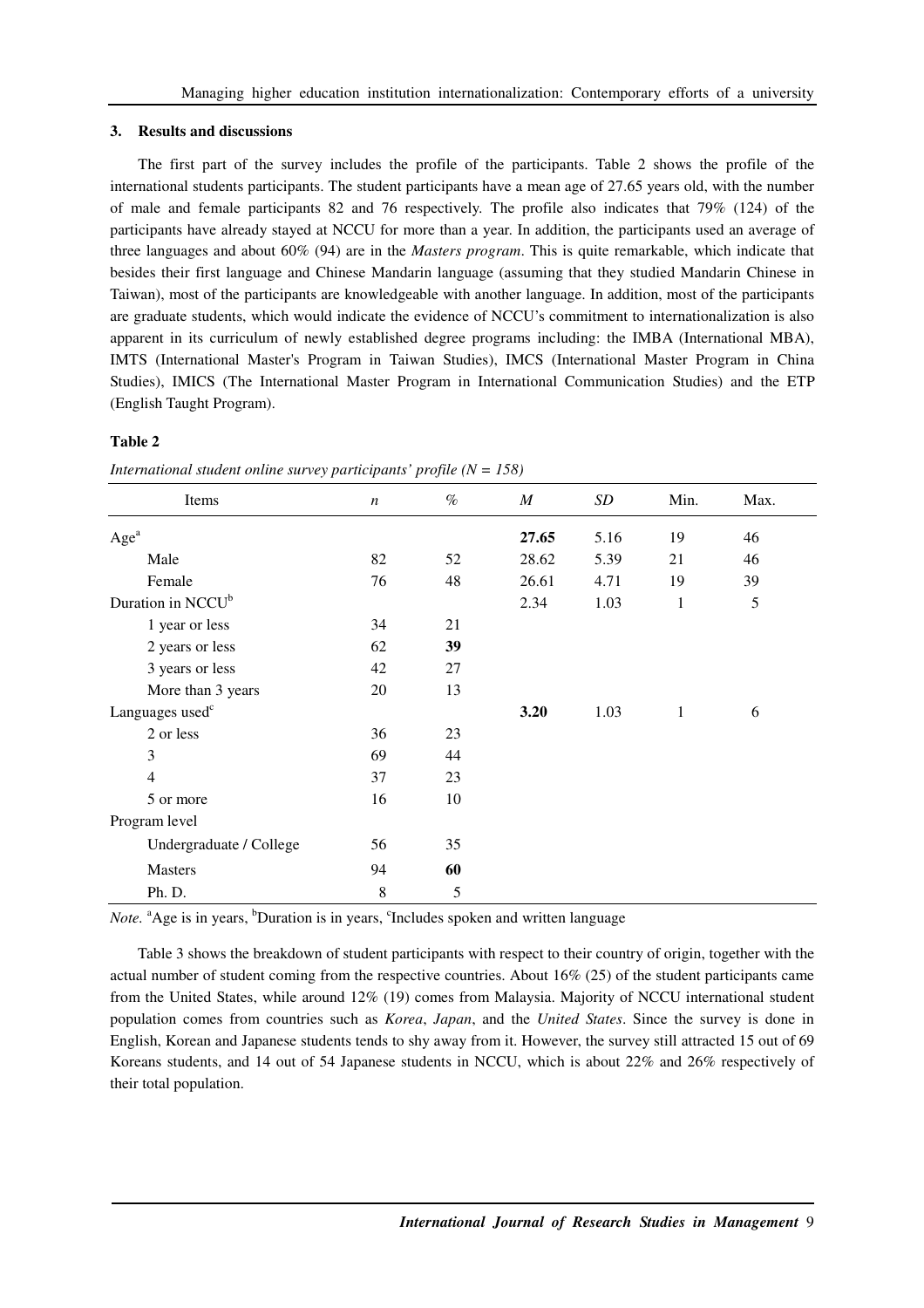# Ching, G. S. & Chin, M. C.

# **Table 3**

*International student online survey participants' country of origin*  $(N = 158)$ 

| Country     | $\boldsymbol{n}$        | $\%$    | $\boldsymbol{n}$ a | $\% ^{\mathrm{a}}$ |
|-------------|-------------------------|---------|--------------------|--------------------|
| Argentina   | $\mathbf{1}$            | $0.6\,$ | $\mathfrak{Z}$     | 33                 |
| Australia   | $\mathbf{1}$            | $0.6\,$ | $6\,$              | 17                 |
| Canada      | 6                       | 3.8     | 24                 | 25                 |
| Costa Rica  | $\mathbf{1}$            | 0.6     | $\overline{4}$     | 25                 |
| Czech       | 1                       | $0.6\,$ | $\tau$             | 14                 |
| Gambia      | 1                       | 0.6     | $\overline{c}$     | 50                 |
| Germany     | 6                       | 3.8     | 12                 | 50                 |
| Guatemala   | $\mathfrak{Z}$          | 1.9     | 5                  | 60                 |
| Haiti       | $\mathbf{1}$            | 0.6     | $\mathfrak{Z}$     | 33                 |
| Honduras    | $\overline{4}$          | 2.5     | 5                  | 80                 |
| India       | $\overline{4}$          | 2.5     | $\mathbf{9}$       | 44                 |
| Indonesia   | 9                       | 5.7     | 14                 | 64                 |
| Ireland     | $\overline{c}$          | 1.3     | $\overline{c}$     | $100\,$            |
| Italy       | $\mathbf{1}$            | 0.6     | 3                  | 33                 |
| Japan       | 14                      | 8.9     | 54                 | 26                 |
| Korea       | 15                      | 9.5     | 69                 | 22                 |
| Lithuania   | $\overline{c}$          | 1.3     | $\overline{4}$     | 50                 |
| Malawi      | $\mathbf{1}$            | $0.6\,$ | $\overline{c}$     | 50                 |
| Malaysia    | 19                      | 12      | 23                 | 83                 |
| Mongolia    | $\mathbf{1}$            | 0.6     | $\tau$             | 14                 |
| Nicaragua   | $\overline{4}$          | $2.5\,$ | $\boldsymbol{9}$   | 44                 |
| Panama      | $\boldsymbol{2}$        | 1.3     | $\overline{4}$     | 50                 |
| Paraguay    | $\mathbf{1}$            | $0.6\,$ | $\mathbf{1}$       | 100                |
| Peru        | $\mathfrak{Z}$          | 1.9     | $\overline{4}$     | 75                 |
| Philippines | $\mathfrak{2}$          | 1.3     | 3                  | 67                 |
| Poland      | $\overline{\mathbf{3}}$ | 0.6     | 8                  | 38                 |
| Russia      | 4                       | $2.5\,$ | 12                 | 33                 |
| Singapore   | $10\,$                  | 6.3     | $11\,$             | 91                 |
| Slovak      | $\mathbf{1}$            | $0.6\,$ | $\overline{c}$     | 50                 |
| Thailand    | $\boldsymbol{2}$        | 1.3     | $\mathbf{9}$       | $22\,$             |
| UK          | $\overline{4}$          | 2.5     | 5                  | $80\,$             |
| <b>USA</b>  | $25\,$                  | 15.8    | 55                 | 45                 |
| Vietnam     | $\overline{4}$          | 2.5     | $\overline{4}$     | $100\,$            |

*Note.* <sup>a</sup>Actual number of international students at NCCU from the specific country.

For the international faculty's survey, Table 4 shows the profile of the participants. The mean age is equal to 43 years old, wherein, the number of male participants is 78% (18) and 22% (5) for the female participants. Around 56% (13) of the participants have been with NCCU for more than three years, which indicate that the responding faculties are quite accustomed with NCCU internationalization policies and efforts. In addition, the average language the participants used is three, and around 61% of the participants came from the Americas and the rest from Europe.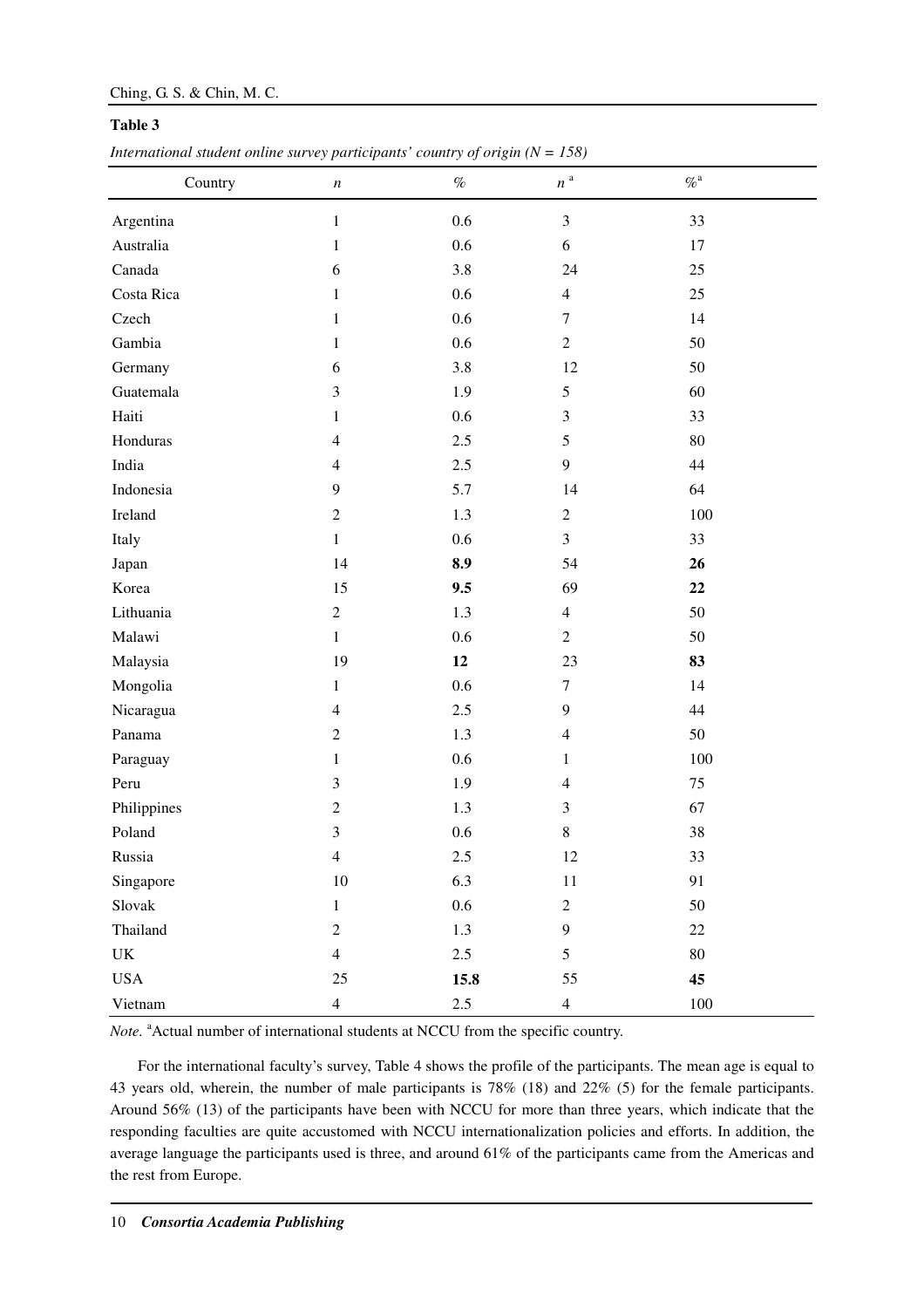| `able |  |
|-------|--|
|-------|--|

| Items                         | $\boldsymbol{n}$ | $\%$           | $\cal M$ | SD    | Min.             | Max. |  |
|-------------------------------|------------------|----------------|----------|-------|------------------|------|--|
| Age <sup>a</sup>              |                  |                | 43.00    | 9.58  | 27               | 66   |  |
| Male                          | 18               | 78             | 43.50    | 8.63  | 33               | 66   |  |
| Female                        | 5                | 22             | 41.20    | 13.54 | 27               | 55   |  |
| Duration in NCCU <sup>b</sup> |                  |                | 4.70     | 4.69  | $\boldsymbol{0}$ | 20   |  |
| 1 year or less                | $\overline{4}$   | 18             |          |       |                  |      |  |
| 2 years or less               | 6                | 26             |          |       |                  |      |  |
| 3 years or less               | 3                | 13             |          |       |                  |      |  |
| 5 years or less               | 3                | 13             |          |       |                  |      |  |
| 10 years or less              | $\overline{4}$   | 17             |          |       |                  |      |  |
| More than 10 years            | 3                | 13             |          |       |                  |      |  |
| Languages used <sup>c</sup>   |                  |                | 3.52     | 1.08  | $\overline{2}$   | 6    |  |
| 2 or less                     | $\overline{4}$   | 17             |          |       |                  |      |  |
| 3                             | $\,8\,$          | 35             |          |       |                  |      |  |
| $\overline{4}$                | $\tau$           | 31             |          |       |                  |      |  |
| 5 or more                     | $\overline{4}$   | 17             |          |       |                  |      |  |
| Courses taught                |                  |                |          |       |                  |      |  |
| Foreign languages             | 13               | 57             |          |       |                  |      |  |
| <b>Business</b>               | 5                | 22             |          |       |                  |      |  |
| Science                       | $\overline{4}$   | 17             |          |       |                  |      |  |
| Philosophy                    | $\mathbf{1}$     | $\overline{4}$ |          |       |                  |      |  |
| Regions of origin             |                  |                |          |       |                  |      |  |
| Europe                        | 9                | 39             |          |       |                  |      |  |
| Americas                      | 14               | 61             |          |       |                  |      |  |

*International faculty online survey participants' profile (N = 23)* 

Note. <sup>a</sup>Age is in years, <sup>b</sup>Duration is in years, <sup>c</sup>Includes spoken and written language

The measure of reliability as internal consistency of the online survey was done by computing for the Lee Cronbach's (1951) coefficient alpha, frequently referred to as the alpha coefficient of reliability or simply the alpha (Cohen et al., 2007). The overall alpha of 0.976 and 0.944 for the student's and faculty's survey is considered quite good (Nunnally & Bemstein, 1994). A popular rule of thumb is the size should be generally greater than or equal to 0.70 indicate an acceptable level of reliability, and those greater or equal to 0.80 demonstrate very good reliability for research purposes (Johnson & Christensen, 2008).

The perceived internationalization of NCCU is measured by means of asking the participants the extent of presence of the mentioned items. The scales used are the following: None at all, Very little, A little, A lot, and A very great deal, which are weighted from 1 to 5 respectively. For the results of the internationalization indicator *institutional commitments*, the highest item for the student's survey is *internationalization is stated as one of the top institutional priorities* with a mean of 3.77, and for the faculty's survey is *an administrative level position for international education is present* with a mean of 4.30. These suggest that the schools internationalization effort is clearly felt by the international student population. Similarly, the presence of an administrative level position for international education means that NCCU placed international education as one of its priorities. In addition, the lowest item is the same for both the survey, which is *formal evaluation on the impact or progress of internationalization is periodically done* with a mean of 3.07 and 2.70 respectively. Although educational evaluation (or assessment; process undergone is quite similar to institutional accreditation of the west) is done periodically, actual inclusion of the internationalization indicators as a part of the evaluation process is very limited.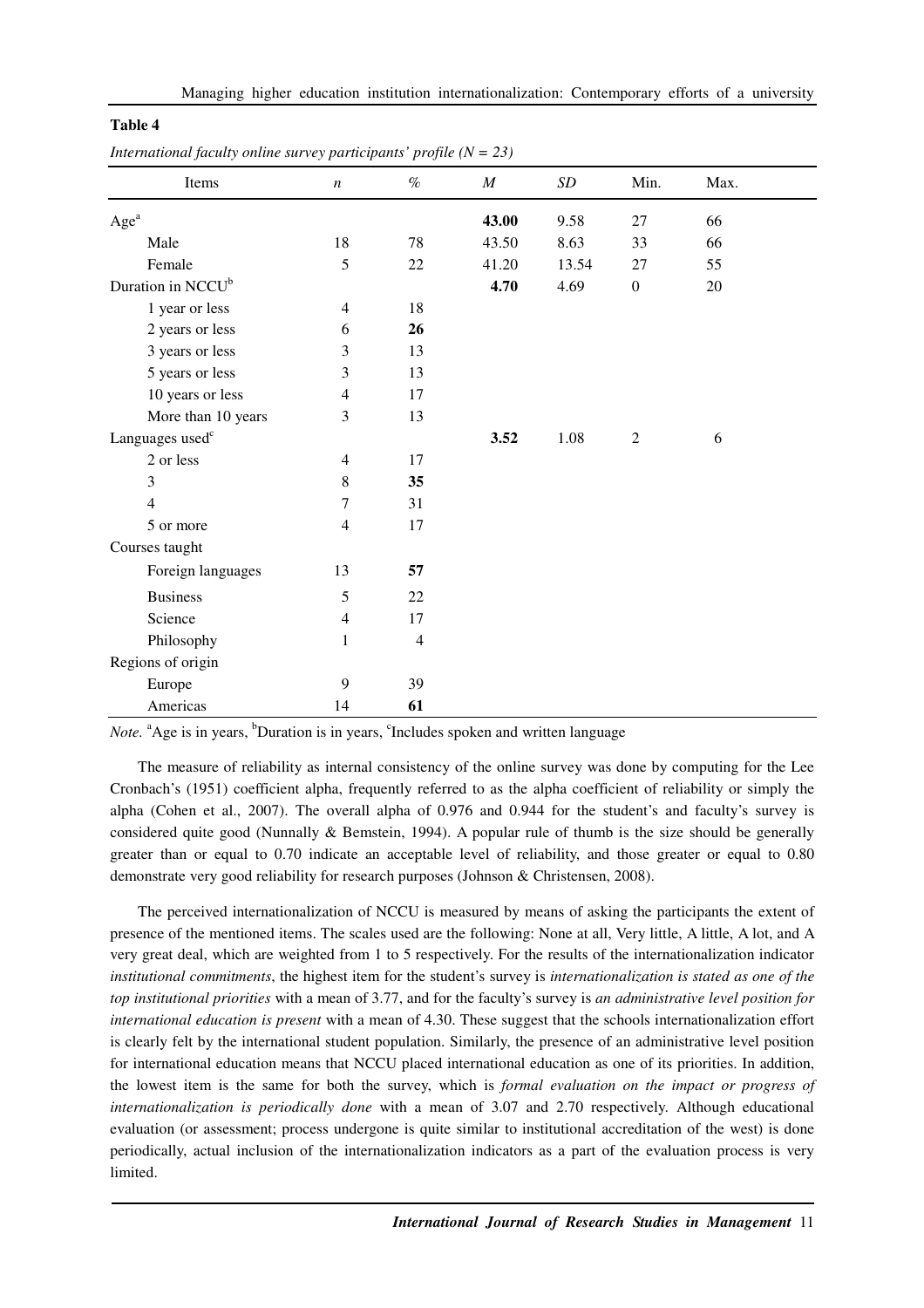# Ching, G. S. & Chin, M. C.

For the internationalization indicators *strategic planning* and *funding* (indicators only available for the international faculties)*.* The highest items are *the plan sets for periodic internal and external performance evaluation* for *strategic planning* and *received funding from the government* for *funding* with means of 4.17 and 3.43 respectively. Considering that the item on evaluation of internationalization in the indicator *institutional commitments* was deem lowest, which clearly coincides with the assumption that although NCCU set plans for both internal and external performance evaluations, the inclusion of evaluation regarding the campus internationalization efforts are still quite limited. For the lowest items are the *plan lists specific internationalization activities for the university* and the *received funding from foreign international sources* with means of 2.83 and 2.39 respectively. With regards to the lack of specific plans for university wide internationalization activities, most faculty participants select the scale '*a little*', results suggest that NCCU should increase the promotion of internationalization related activities. Primarily, this would help promote the activities and more importantly increase the number of participants, hence, improve interaction among the local and international community in NCCU. In addition, with regards to *funding*, NCCU is successful in seeking financial support from the government and should exert more effort on the other sources, like the private industries, and foreign organizations, and/or governments.

The results for the internationalization indicator *institutional policies and guidelines*, the highest item for both the student's and faculty's survey is the *foreign language graduation requirement for students* with means of 3.44 and 4.09 respectively. This shows that NCCU's effort in having their graduates verse in foreign languages is quite effective. For the lowest item, both the student's and faculty's survey suggested that *policies/guidelines which ensures students can participate in approved study abroad programs without delaying graduation* with means of 3.15 and 3.57 respectively. Although it's the lowest item, however it still indicate and rank that there is '*a little'* going towards to '*a lot'* of the item present in NCCU.

For the internationalization indicator *organizational infrastructure and resources*, the highest item for the student's and faculty's survey is *full-time staff to assist in administering international activities & programs*, with means of 3.65 and 4.22 respectively. In addition, the faculty's survey has another item with a mean of 4.22, which is the item a *study abroad office with qualified professionals*. For the lowest item in the student's survey is the *staff responsible for the achievement of timelines and targets* with a mean of 3.17, and for the faculty's survey the item *faculty & department committees responsible for international education* with a mean of 2.83. This would indicate that although NCCU has an administrative level officer handling the international education, there is still a need to improve it on the departmental levels.

For the internationalization indicator *academic offerings and curriculum,* both the student's and faculty's survey have ranked the *availability of foreign language programs* as the highest item, with means of 3.74 and 4.52 respectively. This clearly indicates that NCCU foreign language courses (not limited to Mandarin studies program) as one of its competitive advantages and is clearly seen as a strong factor in its internationalization efforts. For the lowest item in the student's survey is the *gives credit to international activities like study abroad, international internships, international service opportunities, and the like* with a mean of 2.92, and for the faculty's survey the item *an international education curriculum committee* with a mean 2.91. This clearly coincides with the previous lowest item for the *organizational infrastructure and resources,* which indicate the need for NCCU to farther improve the items regarding international education in the departmental levels.

For the internationalization indicator *faculty and staff development* (indicator only available for the international faculties), the highest item for the faculty's survey is *funding for inviting foreign faculties either short-term or long- term visits* with a mean of 4.30. This clearly indicates that NCCU has been investing financially in the effort of having foreign scholars in the campus. For the lowest item is *release time for faculty to work on university sponsored development assistance projects* with a mean 2.96. Although is it the lowest item, however, considering the value of 2.96 nearing 3.00, which indicate '*a little'* and means that there is the presence but not so much.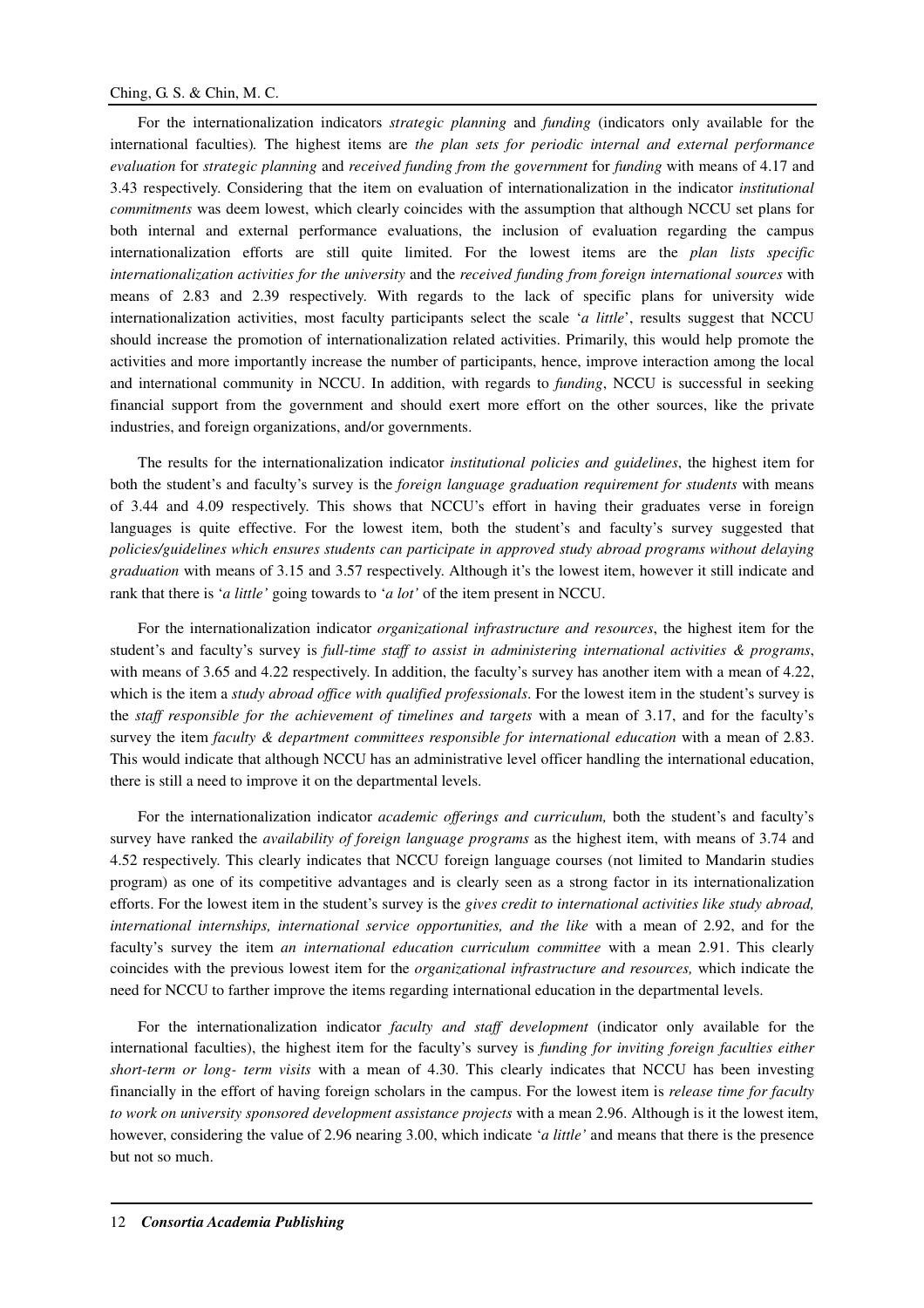For the internationalization indicator *international students and scholars*, the highest item for the student's survey is the *scholarships for international students* with a mean of 4.00, and for the faculty's survey is *housing for international faculties/scholars* with a mean 4.65. This clearly suggests that scholarships and housing for international students and faculties are considered to be top priority. The lowest item for the student's survey is *a channel for international scholar like Fulbright, and the like* with a mean of 2.94, and for the faculty's survey is *recruitment strategy for international students* with a mean of 3.17. This indicates that both students and faculties are not exposed to the recruitment process of the other. In any case their means are not that low, which could indicate the need for little improvement.

For the internationalization indicator *study abroad*, the highest item for both the student's and faculty's survey is the signing of *student exchange agreements with partner universities abroad* with means of 3.62 and 4.61 respectively. This clearly indicates the success of NCCU's internationalization efforts regarding the signing of memorandum of understanding and/or agreements (MOU/MOA). While the lowest item for student's survey is *non-academic programs abroad such as work and tourism programs* with a mean of 2.84, and for the faculty's survey is *pre-departure, in-country, and re-entry orientation programs for study abroad students* with a mean of 3.26. For the indicator *internet presence*, both students and faculties ranked all the items quite high, which means that they are all satisfy with the NCCU's website performance. However, for the item *hyperlinks to website of interest to international students' (such as weather bureau, immigration office, and the like) easily available with* a mean of 3.20, which is the lowest for the indicator.

For the internationalization indicator *campus life*, the highest item for student's survey is *campus information, signage, billboards, and the like are written in bilingual language* with a mean of 3.59, and for the faculty's survey is *the presence of the campus life office or similar office responsible for the international aspect of students' life* with a mean of 4.30. These clearly show the effort of NCCU in enhancing its campus life factors as beneficial to its internationalization. For the lowest item, both student's and faculty's survey suggested that there is a need to improve the factor *career development center with international job placements & advising* with means of 2.75 and 2.48.

Lastly, for the internationalization indicator *performance evaluation and accountability* (indicator only available for the international faculties), the highest item is *a formal performance evaluation procedure is in place* with a mean of 3.48. Again, this clearly coincide with the previous answers that NCCU has indeed evaluation procedures in place. For the lowest item is *conducts external reviews of internationalization* with a mean 2.61. Similar with the previous answers, NCCU needs an evaluation mechanism specifically tailored for the internationalization efforts of the institution.

In sum, table 5 shows the overall perception on NCCU's internationalization. The student's survey having an average mean of 3.38, while the faculty's survey having an average mean of 3.64, with the faculty scoring slightly higher than the students. Finally, the general (grand) overall means of the two surveys; considering that all internationalization indicators and both survey weighted the same, is 3.51. This clearly indicates that NCCU internationalization efforts is in the middle of '*a little'* to '*a lot'*, which would mean a *moderately internationalized institution*.

#### **4. Conclusion**

In the last decade, university performance has drawn much attention from the public; hence university ranking and international benchmarking are becoming more central in university governance. Likewise, governments in East Asia have started comprehensive reviews of their higher education systems, which prompted the internationalization of HEIs. Therefore, it is not surprising that internationalization processes and strategies are becoming increasingly popular, while internationalization performance assessments consistently emphasized.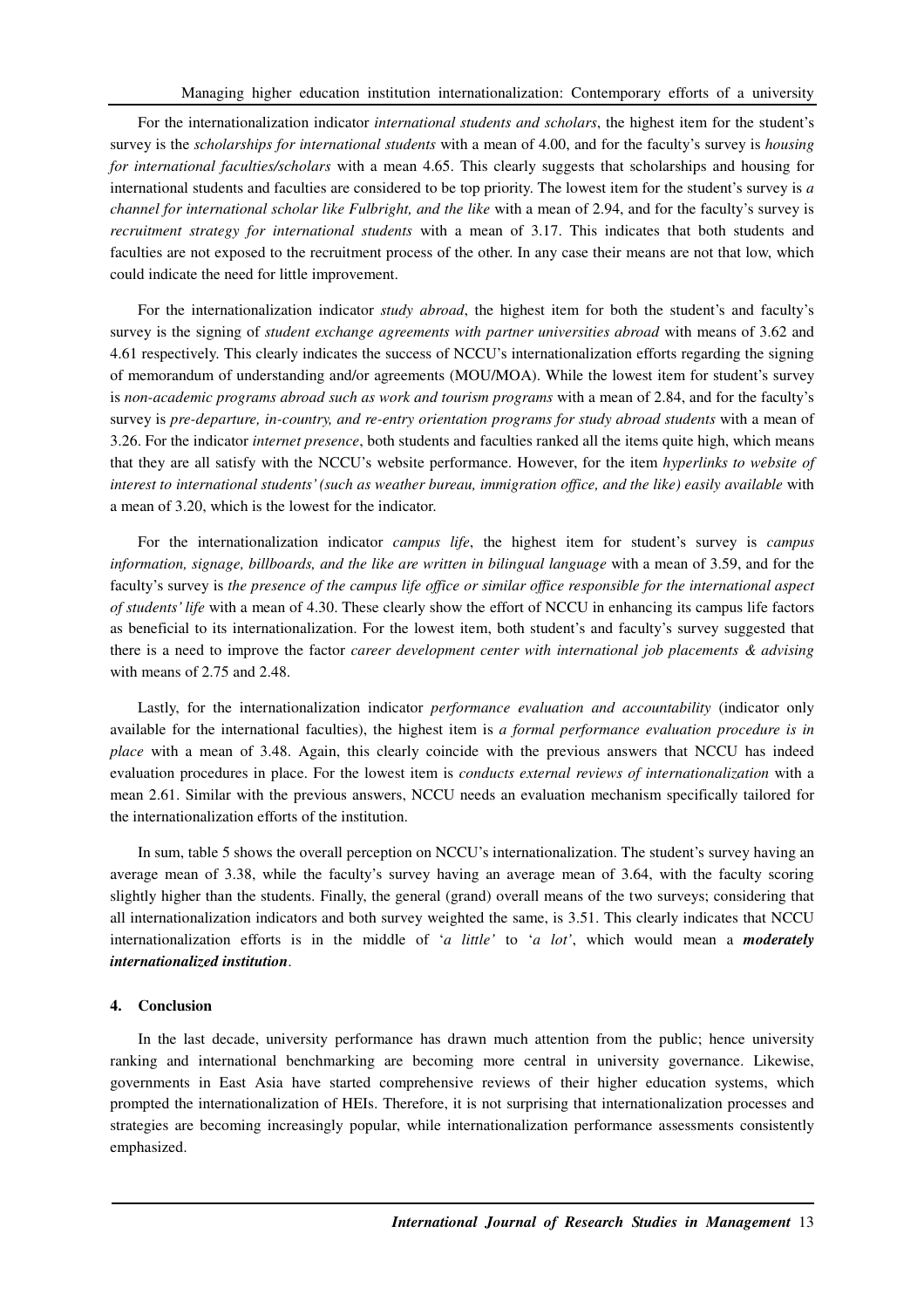## **Table 5**

*Overall perception on internationalization* 

| Internationalization indicators           | $N^a$ | Mean <sup>a</sup> | $N^b$ | Mean <sup>b</sup> |
|-------------------------------------------|-------|-------------------|-------|-------------------|
| <b>Institutional Commitments</b>          | 158   | 3.47              | 23    | 3.73              |
| <b>Strategic Planning</b>                 |       |                   | 23    | 3.52              |
| Funding                                   |       |                   | 23    | 3.06              |
| Institutional Policy & Guidelines         | 158   | 3.33              | 23    | 3.75              |
| Organizational Infrastructure & Resources | 158   | 3.41              | 23    | 3.60              |
| Academic Offerings & Curriculum           | 158   | 3.21              | 23    | 3.74              |
| <b>Internet Presence</b>                  | 158   | 3.77              | 23    | 3.78              |
| Faculty & Staff Development               |       |                   | 23    | 3.64              |
| International Students & Scholars         | 158   | 3.40              | 23    | 4.07              |
| <b>Study Abroad</b>                       | 158   | 3.20              | 23    | 3.81              |
| Campus Life                               | 158   | 3.22              | 23    | 3.79              |
| Performance Evaluation & Accountability   |       |                   | 23    | 3.21              |
| Overall <sup>c</sup>                      | 158   | 3.38              | 23    | 3.64              |
| Grand overall <sup>d</sup>                | 181   | 3.51              |       |                   |

Note. <sup>a</sup>International student's online survey' <sup>b</sup>International faculty's online survey

<sup>c</sup>Overall is computed by means of taking the sum of all the average means of each internationalization indicators, which is then divided by the total number of indicators

<sup>d</sup>Grand overall is computed by means of adding the two overall means then dividing by two

The current study attempts to examine previous local attempts and works regarding HEIs internationalization, more specifically, the internationalization efforts of a comprehensive university in Taiwan; NCCU. Chin and Ching (2009) twelve internationalization indicators are used to determine the perceived effectiveness of internationalization efforts by the international faculties and students. The twelve indicators are the following: Institutional commitments, strategic planning, funding, institutional policy and guidelines, organizational infrastructure and resources, academic offerings and curriculum, internet presence, faculty and faculty development, international students and scholars, study abroad, campus life, and performance evaluation and accountability.

Currently, NCCU is working with over 100 elite institutions around the world by means of student and faculty exchange, collaborative research projects, and information sharing. Strong efforts are also place on producing globally competent graduates and in internationalizing the curriculum, research, and services. This study aims to assess these efforts and their implementation, from the viewpoint of the international faculties and students in NCCU. In response, an online survey was administered to measure NCCU's internationalization according to the above mentioned indicators. Some important implications are as such: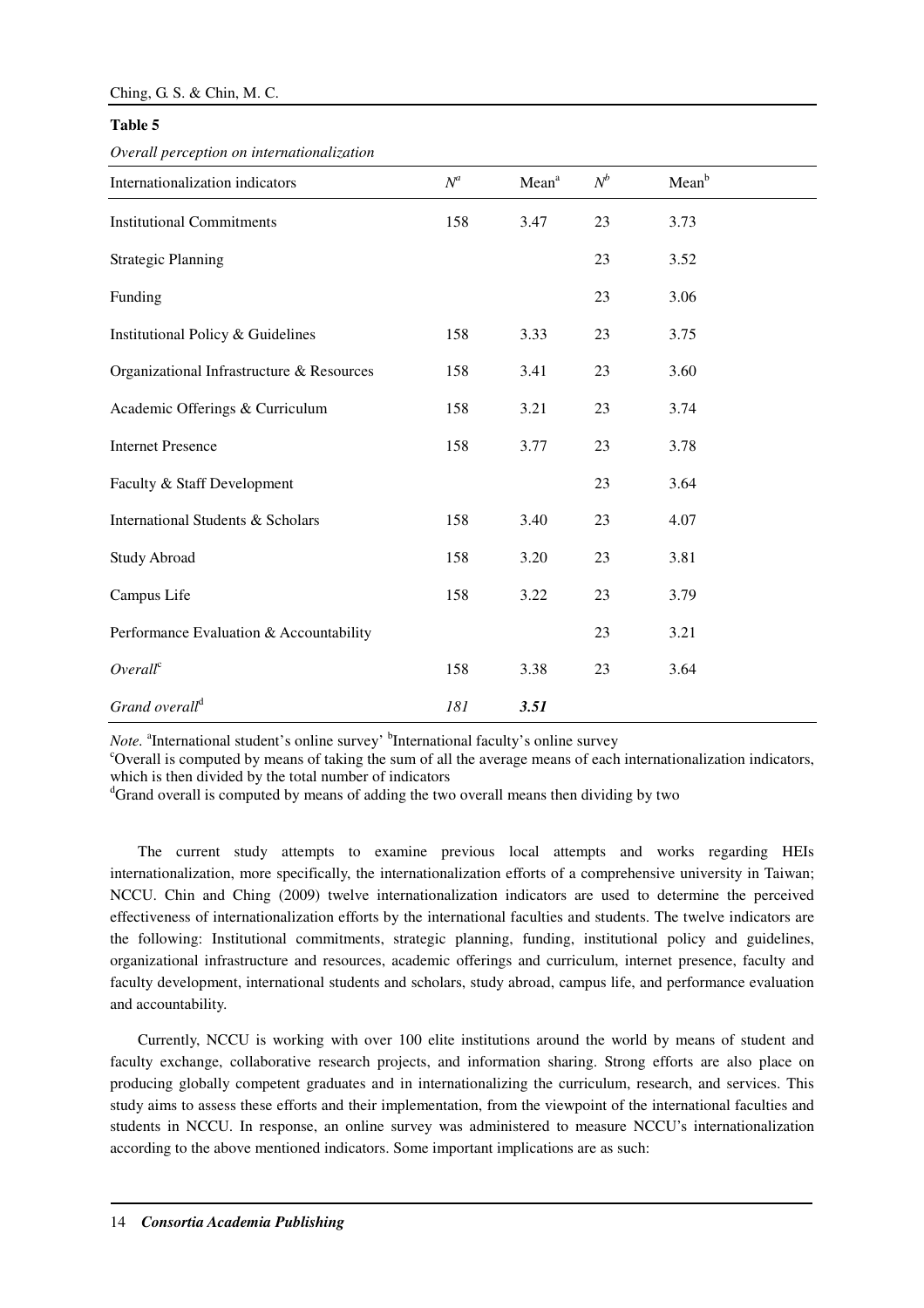- $\triangleright$  NCCU is moderately internationalized with a grand mean of 3.51 and there exist a slight difference between the international faculties and international students' perceived internationalization (with faculties scored slightly higher than students);
- In addition to the presence of an administrative level position for international education. The presence of the Office of International Cooperation (OIC) are both deemed as highly important and effective by both the international students and faculties;
- $\triangleright$  Signing of MOA/MOU and the presence of student exchange programs are seen as strong efforts in NCCU's internationalization;
- $\triangleright$  The availability of scholarships and housing for international students and scholars are definitely a plus factor in NCCU's internationalization efforts;
- $\triangleright$  The availability of foreign language courses is deemed as one of the competitive advantages of NCCU;
- $\triangleright$  Although there is a performance evaluation mechanism in place, there is still a need to include more of the internationalization efforts into the assessments process, which would encouragement development and improvement.

Many scholars would claim that in the last decade they have witnessed a dramatic movement of internationalization rationales toward income production. While this trend might be true for a small group of countries, it is certainly not the case for the majority of institutions around the world. For NCCU, current motivations are still focus on enhancing the international curriculum programs and encouraging international enrollments. In essence, while NCCU's internationalization efforts are still in the early stages, numerous efforts are already in place, however further improvement are still needed to further improve the overall internationalization of NCCU.

**NOTE**: Earlier versions of this paper have been presented at the *2008 Annual Conference of the Society for Research into Higher Education* in United Kingdom and at the *2009 Annual Conference of the Comparative Education Society of Hong Kong* in Macau*.*

*Acknowledgement*: This paper is part of a longer Doctoral Dissertation accomplished in 2009 for the Graduate Program of Education at the National ChengChi University in Taiwan.

# **5. References:**

- Altbach, P. G. (2005). Globalization and the university: Myths and realities in an unequal world. In *The NEA 2005 Almanac of Higher Education* (pp. 63-74). Washington, DC: National Education Association.
- Best, J. W. (1970). *Research in education*. Englewood Cliffs, NJ: Prentice Hall.
- Chen, C. L. (2009). *A study of the construction of measurement indicators and the internationalized strategies for higher education in Taiwan [In Chinese].* Unpublished Ph. D. dissertation, National Sun Yat Sen University, Kaohsiung.
- Chen, L. Y. (2007). Implications of competing values framework for developing internationalization indicators in higher education evaluation plan [In Chinese]. *Journal of Educational Administration and Evaluation*, 3, 1-18.
- Chiang, L. C. (2008). Rethinking the state of the art of internationalization of higher education in Taiwan from the nature of strategy and execution [In Chinese]. *Educational Resources and Research Bimonthly 8*(83), 47-70.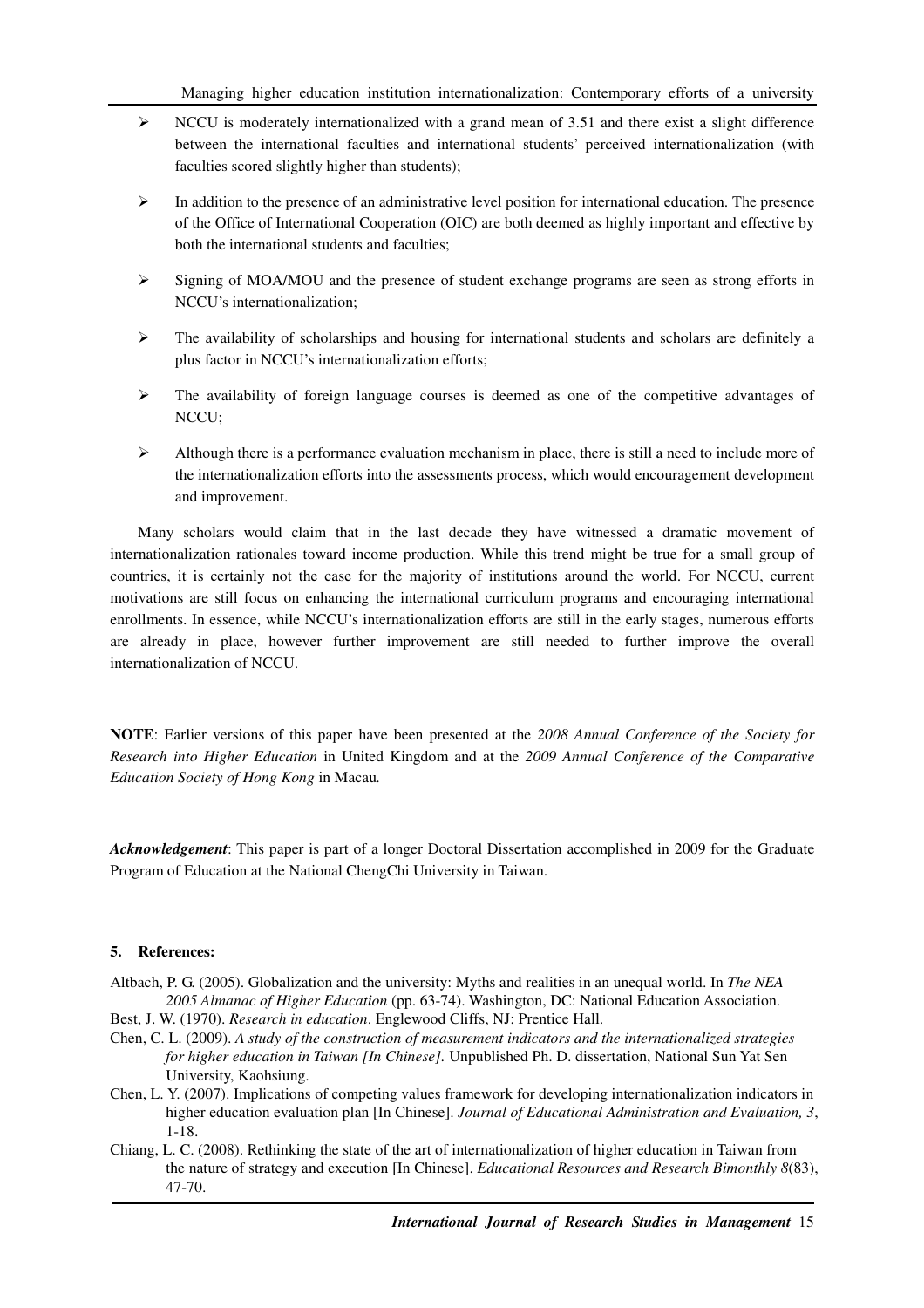- Chin, J. M.-C., & Ching, G. S. (2009). Trends and indicators of Taiwan's higher education internationalization. *The Asia-Pacific Education Researcher, 18*(2), 185-203. doi:10.3860/taper.v18i2.1322 <http://dx.doi.org/10.3860/taper.v18i2.1322>
- Cohen, L., Manion, L., & Morrison, K. (2007). *Research methods in education*. New York: Routledge.
- Cronbach, L. J. (1951). Coefficient alpha and the internal structure of tests. *Psychometrika, 16*, 197-334. doi:10.1007/BF02310555 <http://dx.doi.org/10.1007/BF02310555>
- Dillman, D. A., & Bowker, D. K. (2000). The web questionnaire challenge to survey methodologists. In B. Batinic (Ed.), *Online social sciences* (pp. 53-71). Seattle: Hogrefe & Huber.
- Elkin, G., Farnsworth, J., & Templer, A. (2008). Strategy and the internationalisation of universities. *International Journal of Educational Management, 22*(3), 239-250. doi:10.1108/09513540810861874 <http://dx.doi.org/10.1108/09513540810861874>
- Ellingboe, B. J. (1998). Divisional strategies to internationalize a campus portrait: Results, resistance, and recommendations from a case study at a US university. In J. A. Mestenhauser & B. J. Ellingboe (Eds.), *Reforming the higher education curriculum: Internationalizing the campus* (pp. 198-228). Washington, DC: American Council on Education.
- Green, M. F. (2005). *Measuring internationalization at research universities*. Washington, DC: American Council on Education.
- Green, M. F., Luu, D. T., & Burris, B. (2008). *Mapping internationalization on US Campuses: 2008 Edition*. Washington, DC: American Council on Education.
- Green, M. F., & Olson, C. (2003). *Internationalizing the campus: A user's guide*. Washington, DC: American Council on Education.
- Grunzweig, W., & Rinehart, N. (Eds.). (2002). *Rocking in red square: Critical approaches to international education in the age of cyberculture*. Berlin: Lit Verlag.
- Hsu, Y. H. (2007). *The feasibility to internationalize Taiwan's higher education system from the perspective of globalization [In Chinese].* Unpublished Ph. D. dissertation, National Sun Yat Sen University, Kaohsiung.
- Huang, C. Y., & Chang, Y. R. (2004). The study of internationalization index of undergraduate students in Taiwan: A case of Shu Te University [In Chinese]. *Commerce and Management Quarterly, 5*(4), 417-433.
- Johnson, B., & Christensen, L. (2008). *Educational research Quantitative, qualitative, and mixed approaches* (3rd ed.). Thousand Oaks, California: Sage Publications.
- Knight, J. (2004). Internationalization remodeled: Definition, approaches, and rationales. *Journal of Studies in International Education, 8*(1), 5-31. doi:10.1177/1028315303260832 <http://dx.doi.org/10.1177/1028315303260832>
- Levin, J. S. (1999). Missions and structures: Bringing clarity to perceptions about globalization and higher education in Canada. *Higher Education, 37*, 377-399. doi:10.1023/A:1003635731222 <http://dx.doi.org/10.1023/A:1003635731222>
- Lu, H. L. (2007). *The impact of organizational strategy on internationalization of university [In Chinese].* Unpublished Ph. D. dissertation, Soochow University, Shihlin, Taipei.
- MOE. (2008). *2008 Educational statistical indicators*. Retrieved May 25, 2008, from http://english.moe.gov.tw/lp.asp?ctNode=816&CtUnit=507&BaseDSD=7&mp=1
- Mok, K. H. (2000). Reflecting globalization effects on local policy: Higher education reform in Taiwan. *Journal of Education Policy, 15*(6), 637-660. doi:10.1080/02680930010000236 <http://dx.doi.org/10.1080/02680930010000236>
- Mok, K. H. (2006, January 13-14). *Questing for internationalization of universities in East Asia: Critical reflections.* Paper presented at the International symposium, Osaka University, Japan.
- Mok, K. H., & James, R. (Eds.). (2005). *Globalization and higher education in East Asia*. Singapore: Marshall Cavendish Academic.
- Nunnally, J. C., & Bemstein, L. H. (1994). *Psychometric theory*. New York: McGraw-Hill.
- Paige, R. M. (2005). Internationalization of Higher Education: Performance Assessment and Indicators. *Nagoya Journal of Higher Education, 5*, 99-122.
- Pinar, W. F., Reynolds, W. M., Slattery, P., & Taubman, P. M. (1996). *Understanding curriculum: An introduction to the study of historical and contemporary curriculum discourses*. New York: Peter Lang.
- Scott, P. (1998). Massification, internationalization and globalization. In P. Scott (Ed.), *The globalization of higher education*. Buckingham: SRHE and Open University Press.
- Stiglitz, J. E. (2002). *Globalization and its discontents*. New York: W. W. Norton & company.
- Wang, S. Y. (2006). *Internationalization of university in Taiwan and the tendency of the world [In Chinese]*. Taipei: NIOERAR.

16 *Consortia Academia Publishing*